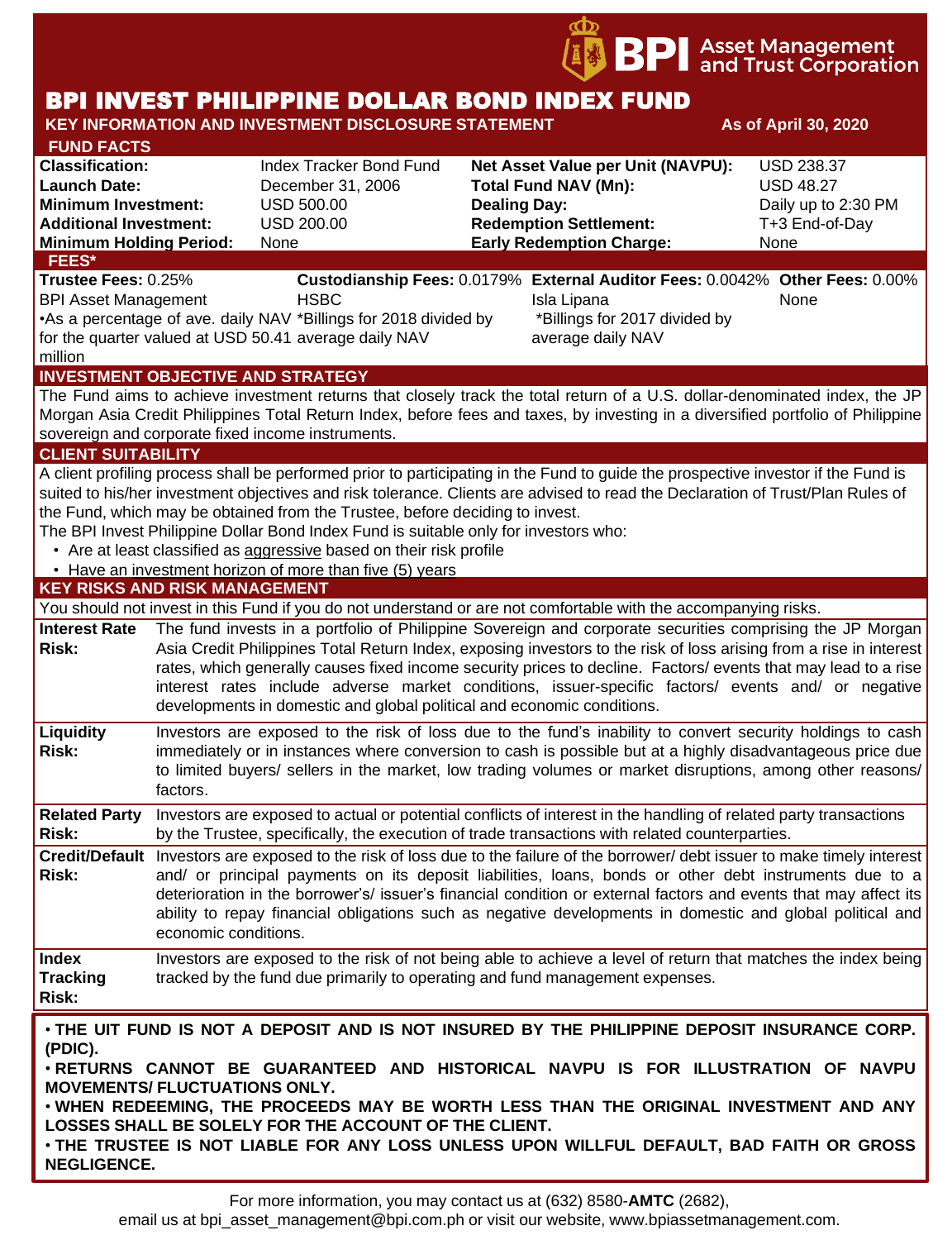#### **FUND PERFORMANCE AND STATISTICS AS OF APRIL 30, 2020**

(Purely for reference purposes and is not a guarantee of future results)



**Fund 3.54 -2.28 -0.01 6.72 14.87 138.37 Benchmark** 3.73 -2.22 0.07 7.09 16.04 151.36

\*Benchmark is the JP Morgan Asia Credit Philippines Total Return

**Fund 6.72 7.39 4.73 3.57 3.91 6.73 Benchmark** 7.09 7.85 5.08 3.93 4.38 7.15

**Fund -0.49 13.27 -0.73 5.85 2.96 3.41 Benchmark** -0.45 13.95 -0.61 6.36 3.53 3.97

**1 mo 3 mo 6 mo 1YR 3YRS S.I.<sup>2</sup>**

**1YR 2YRS 3YRS 4YRS 5YRS S.I.**

**YTD 2019 2018 2017 2016 2015**

| <b>NAVPU over the past 12 months</b>   |        |
|----------------------------------------|--------|
| Highest                                | 248.44 |
| Lowest                                 | 223.35 |
| <b>STATISTICS</b>                      |        |
| <b>Weighted Ave Duration (Yrs)</b>     | 7.451  |
| Volatility, Past 1 Year (%) 3          | 9.00   |
| Port. Weighted Yield to Maturity (%)   | 3.633  |
| <b>Current Number of Holdings</b>      | 49     |
| Tracking Error (3-Yr) <sup>4</sup> (%) | 0.45   |

<sup>1</sup>Returns are net of fees.

<sup>2</sup>Since Inception

<sup>3</sup>Measures the degree to which the Fund fluctuates vis-à-vis its average return over a period of time.

<sup>4</sup>Measure of deviation between the Fund's return and benchmark returns. A lower number means the Fund's return is closely aligned with the benchmark. 5 Includes accrued income, investment securities purchased, accrued expenses, etc.

\*Declaration of Trust is available upon request through branch of account.

| <b>PORTFOLIO COMPOSITION</b>                        |              | <b>TOP TEN HOLDINGS</b> |                 |           |
|-----------------------------------------------------|--------------|-------------------------|-----------------|-----------|
| <b>Allocation</b>                                   | % of Fund    | <b>Name</b>             | <b>Maturity</b> | % of Fund |
| Government                                          | 63.09        | <b>RoP</b> Bonds        | 2/2/2030        |           |
| Corporates                                          | 34.84        | <b>RoP</b> Bonds        | 10/23/2034      |           |
| Cash<br>Time deposits and money market              | 0.20<br>0.91 | <b>RoP</b> Bonds        | 3/1/2041        |           |
| Other receivables – net of liabilities <sup>5</sup> | 0.95         | <b>RoP</b> Bonds        | 1/20/2040       |           |
| <b>Maturity Profile</b>                             |              | <b>RoP</b> Bonds        | 1/14/2031       |           |
| Cash and Less than 1 Year                           | 2.47         | <b>RoP</b> Bonds        | 3/16/2025       |           |
| Between 1 and 3 Years                               | 14.69        | <b>RoP Bonds</b>        | 2/2/2042        |           |
| Between 3 and 5 Years                               | 25.49        | <b>RoP</b> Bonds        | 2/1/2028        |           |
| Between 5 and 7 Years                               | 5.78         | <b>RoP</b> Bonds        | 1/15/2032       |           |
| Between 7 and 10 Years                              | 16.38        | RoP Bonds               | 1/14/2029       |           |
| More than 10 Years                                  | 35.19        |                         |                 |           |

## **RELATED PARTY TRANSACTIONS\***

**CUMULATIVE PERFORMANCE (%) <sup>1</sup>**

Index

**ANNUALIZED PERFORMANCE (%) <sup>1</sup>**

**CALENDAR YEAR PERFORMANCE (%) <sup>1</sup>**

The Fund has investments and trade transactions with BPI Asset Management and Trust Corporation (BPI AMTC):

Ayala Corporation – USD 1.11 million AC Energy – USD 1.71 million Bank of the Philippine Islands – USD 0.44 million

Investments in the said outlets were approved by the BPI AMTC's Board of Directors. Likewise, all related party transactions are conducted on an arm's length and best execution basis and within established limits.

\* Related party in accordance with BPI AMTC's internal policy.